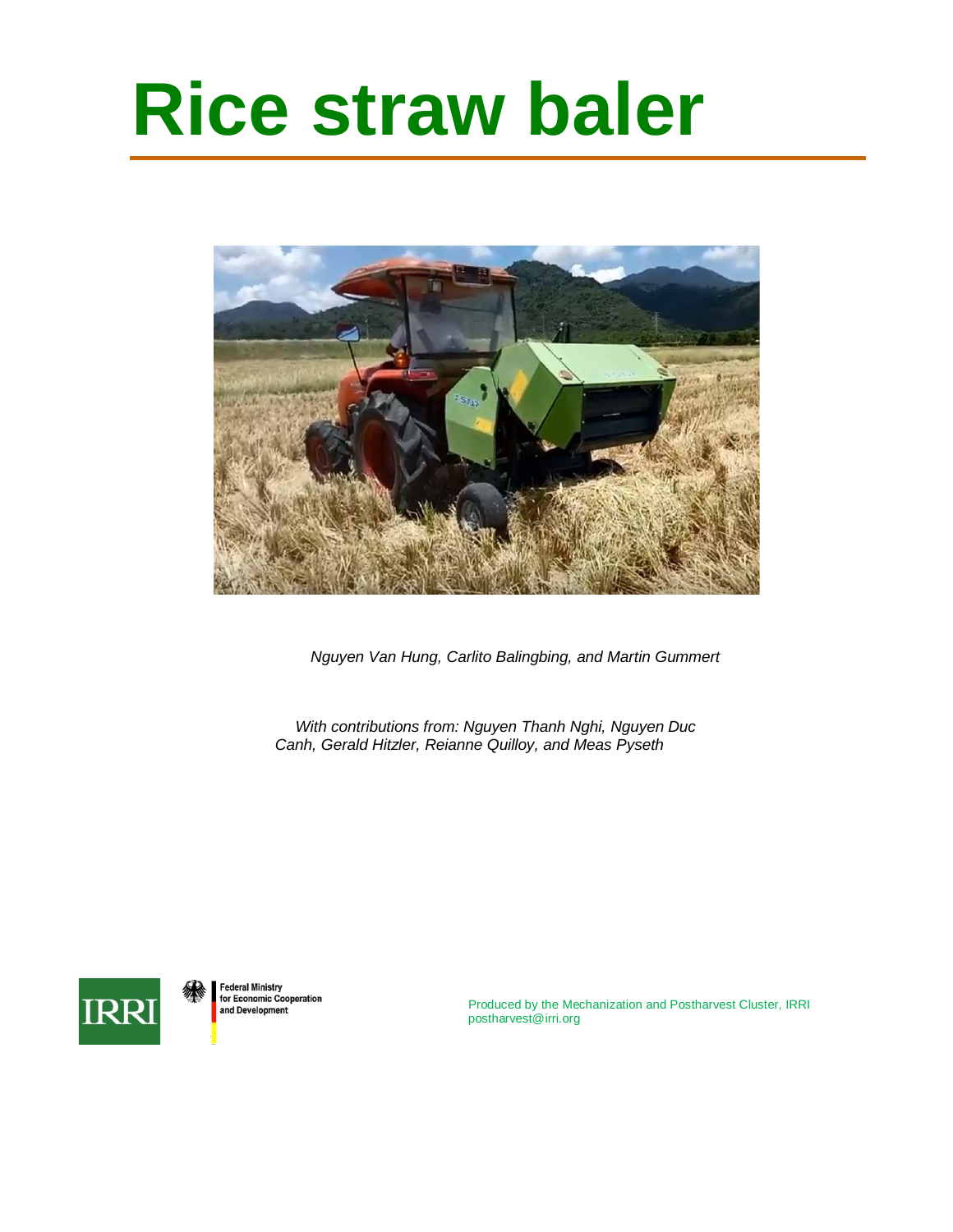# **Contents**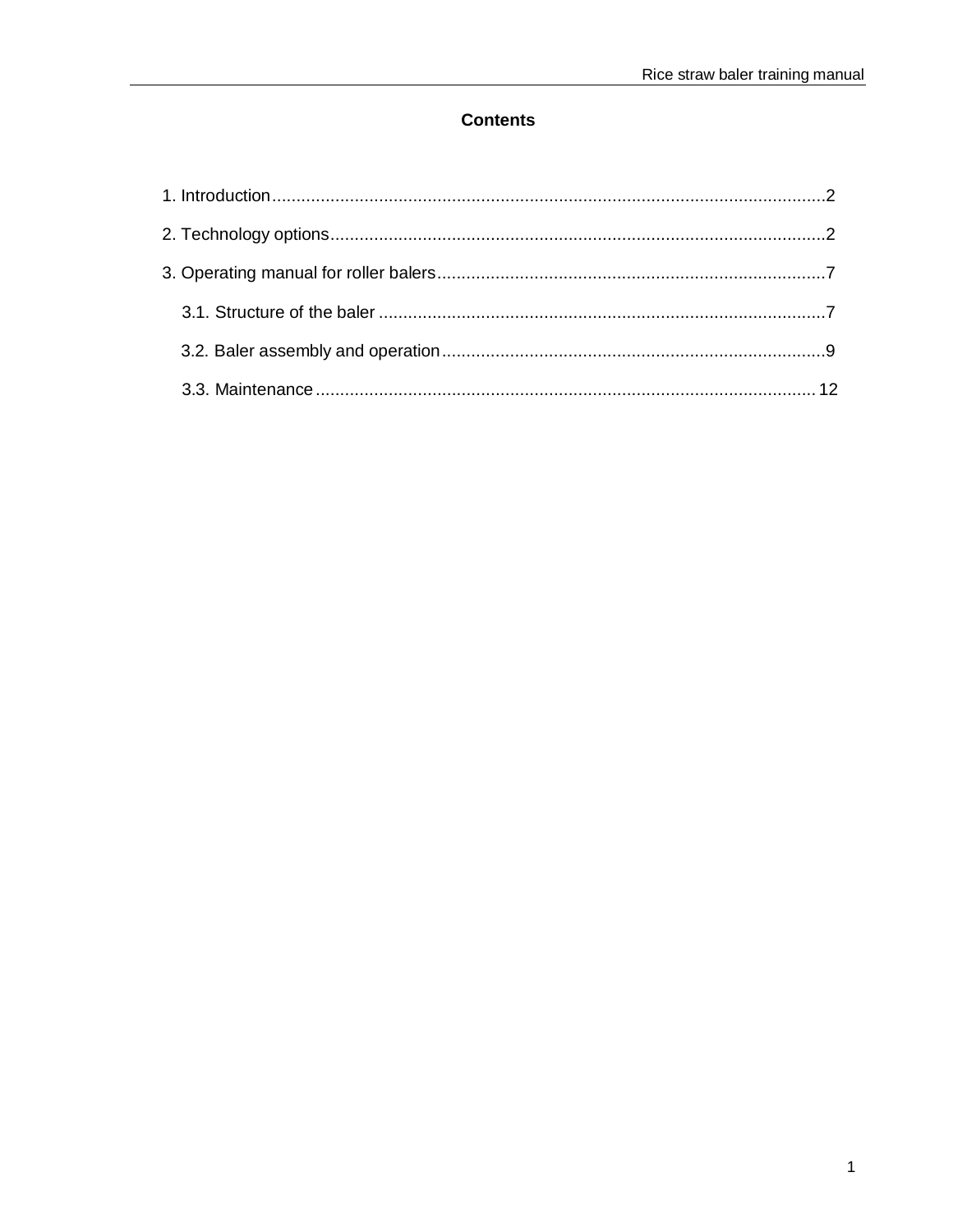#### <span id="page-2-0"></span>**1. Introduction**

Using combine harvesters in harvesting rice leaves rice straw spread out in the field, making it difficult to gather and increasing the collection cost. This creates a negative impact on businesses that use rice straw. This issue led to the demand for mechanized straw collection, and this technology is demonstrated and disseminated by IRRI projects such as CORIGAP and the BMZ rice straw management project.

Intensification of rice production is another reason for the increased amount of rice straw biomass left in the field after harvest. Intensification is done to meet the increasing demand for food due to population growth, particularly in Asia; however, the lack of options to manage rice straw and the very short window for fallow lead to the rampant *in situ* burning of rice straw biomass before the next cropping season. Thus, the introduction of a mechanical rice straw baler offers a good opportunity for farmers to make better use of collected rice straw and earn extra income from the biomass, which is normally considered a waste product in the field.

#### <span id="page-2-1"></span>**2. Technology options**

Collecting rice straw involves three main operations: picking up of rice straw from the field, compressing it into bales, and transporting the bales to the bunds. A machine, called a baler, is used for mechanized collection, which is referred to as baling. The baler collects the straw and then compresses it into bales. A stationary baler, with only a compaction unit, can be used to compress the straw disposed by a stationary rice thresher, which throws straw in a pile. On the other hand, a mobile baler (either self-propelled or pulled by a tractor) is suitable for collecting rice straw left spread out in the field by combine harvesters. There are two main types of balers defined by the principle of operation of the compacting unit. The rollertype is used to make round bales (Figure 1), and the piston-type in making square bales (Figure 2).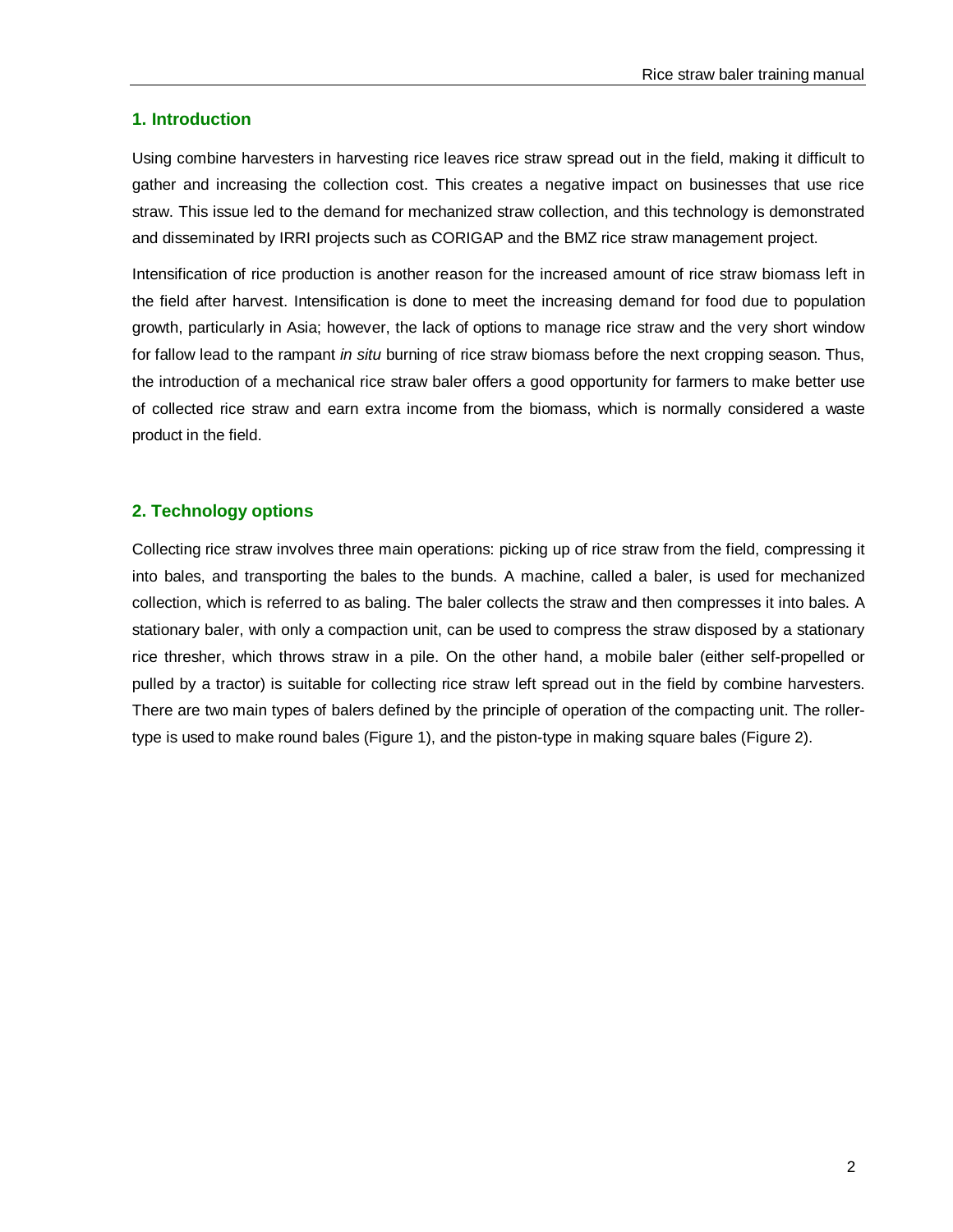



Fig. 2. Piston-type rice straw baler (top view).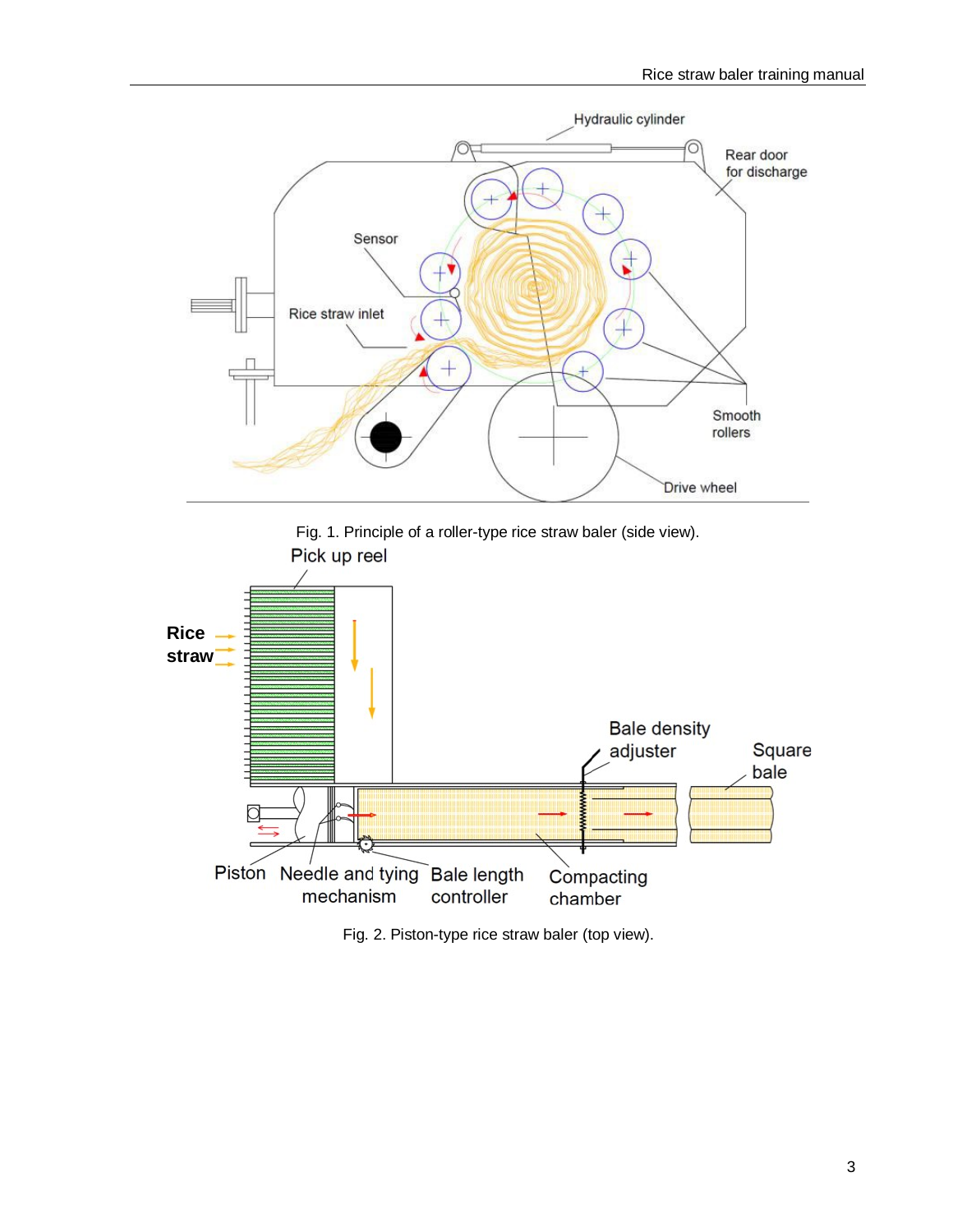Table 1 shows a summary of the balers currently used in collecting rice straw in Southeast Asia.

| Feature                                             | Large-scale<br>roller baler | Small-scale<br>roller baler | Self-propelled<br>baler | Square baler         |
|-----------------------------------------------------|-----------------------------|-----------------------------|-------------------------|----------------------|
|                                                     | (Fig. 3)                    | (Fig. 4)                    | (Fig. 5)                | (Fig. 6)             |
| Capacity (tons/h)                                   | $3 - 4$                     | $1.3 - 1.6$                 | $1 - 1.3$               | $1.5 - 2$            |
| Bale weight at 14%<br>moisture content<br>(kg/bale) | $500 - 600$                 | $13 - 15$                   | $13 - 15$               | $15 - 20$            |
| Investment cost in<br>2016 (USD)                    | $19,000 -$<br>25,000        | $5,000-$<br>8,000           | $12,000 -$<br>15.000    | $16,000 -$<br>18.000 |
| Engine/pulled by<br>tractor (hp)                    | 80                          | 30                          | 45                      | 50                   |
| Fuel (diesel)<br>consumption (L/ton<br>straw)       | $3 - 4$                     | $2 - 3$                     | $3 - 4$                 | $3 - 4$              |

Table 1. Characteristics of currently used balers for rice straw collection.

The collecting machines include:

- 1) Large-scale roller baler (500 kg/bale; 3–4 tons/h) (Figure 3): This baler is pulled by a tractor and gathers the straw into bales but leaves it in the field to be collected and transported to the bunds in a separate operation. This type of baler cannot work continuously; its operation should stop periodically to tighten and unload straw bales.
- 2) Small-scale roller baler (13 kg/bale; 1.3–1.6 tons/h) (Figure 4): The operation of this baler is the same as the first one.
- 3) Self-propelled baler (13 kg/bale; 1–1.3 tons/h) (Figure 5): This type both bales the rice straw and transports the bales to the bund. Although this baler has a higher capacity engine (45 hp) than the roller baler (30 hp), its collection capacity is slightly lower, as it moves on rubber-chain wheels. However, because of these rubber-chain wheels, this baler can be used in wet fields.
- 4) Square baler (15–20 kg/bale; 1.5–2 tons/h) (Figure 6): This baler operates similarly to roller balers, except that it makes square bales. This baler uses a piston (Figure 2). With this principle, it can move continuously without needing to stop to unload bales as roller balers do.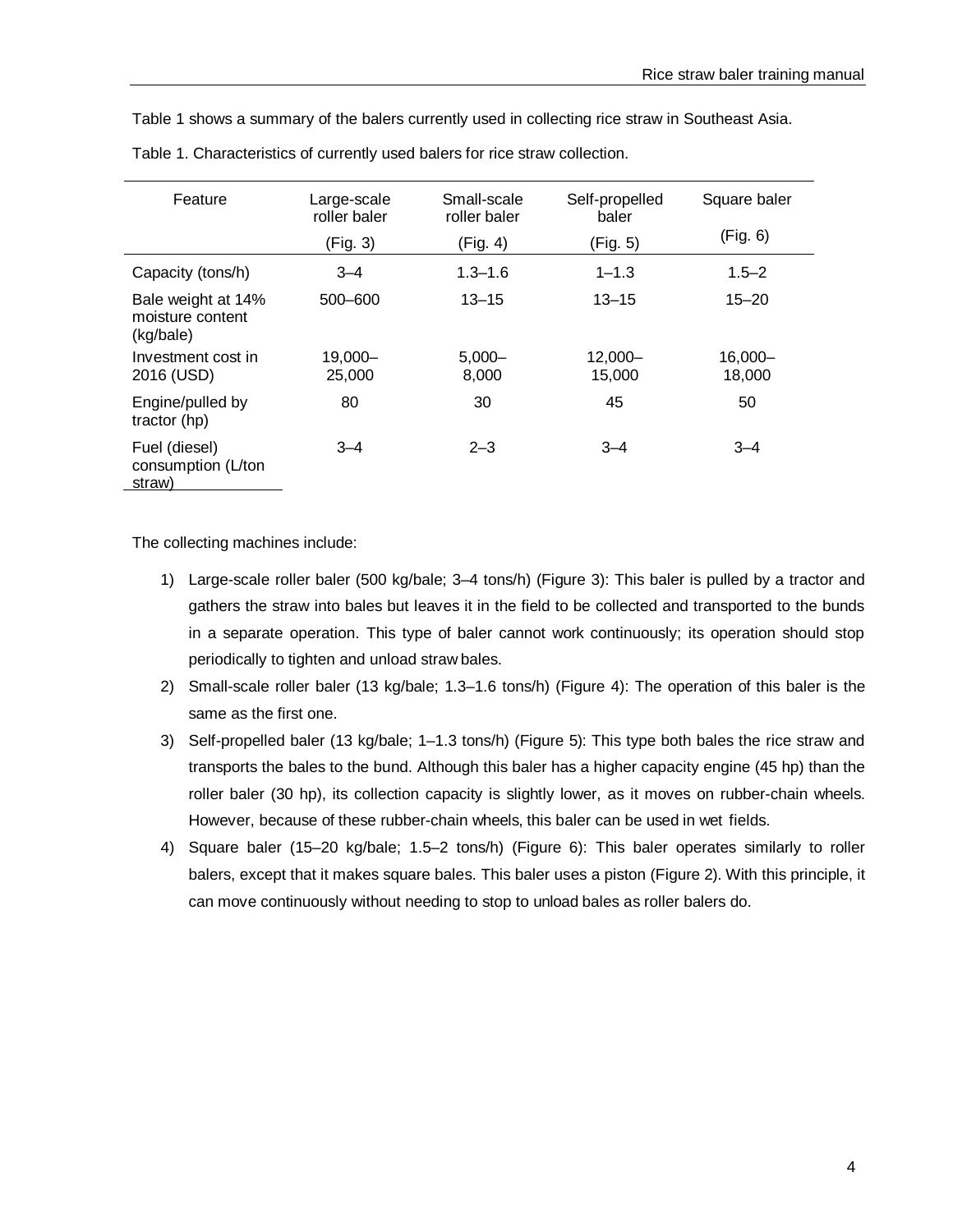



Fig. 3. Large-scale roller baler - (500 kg/bale). Fig. 4. Small-scale roller baler - (13 kg/bale).



Fig. 5. Self-propelled baler. The state of the Fig. 6. Square baler.



A summary of the cost of rice straw collection, based on a recent assessment in the Philippines and Vietnam, is shown in Table 2.

Table 2. Cost of rice straw collection (USD).

| Item cost                                   | Large-scale<br>roller baler | Small-scale<br>roller baler | Self-propelled<br>baler | Square baler |
|---------------------------------------------|-----------------------------|-----------------------------|-------------------------|--------------|
| Depreciation +<br>maintenance +<br>interest | 6.4                         | 2.5                         | 5.8                     | 5.4          |
| Diesel consumption                          | 2.0                         | 1.4                         | 4.7                     | 2.0          |
| Labor                                       | 4.0                         | 3.6                         | 2.2                     | 4.0          |
| Rope for baling                             | 3.0                         | 3.7                         | 3.7                     | 3.5          |
| Total                                       | 15.4                        | 11.3                        | 16.4                    | 14.9         |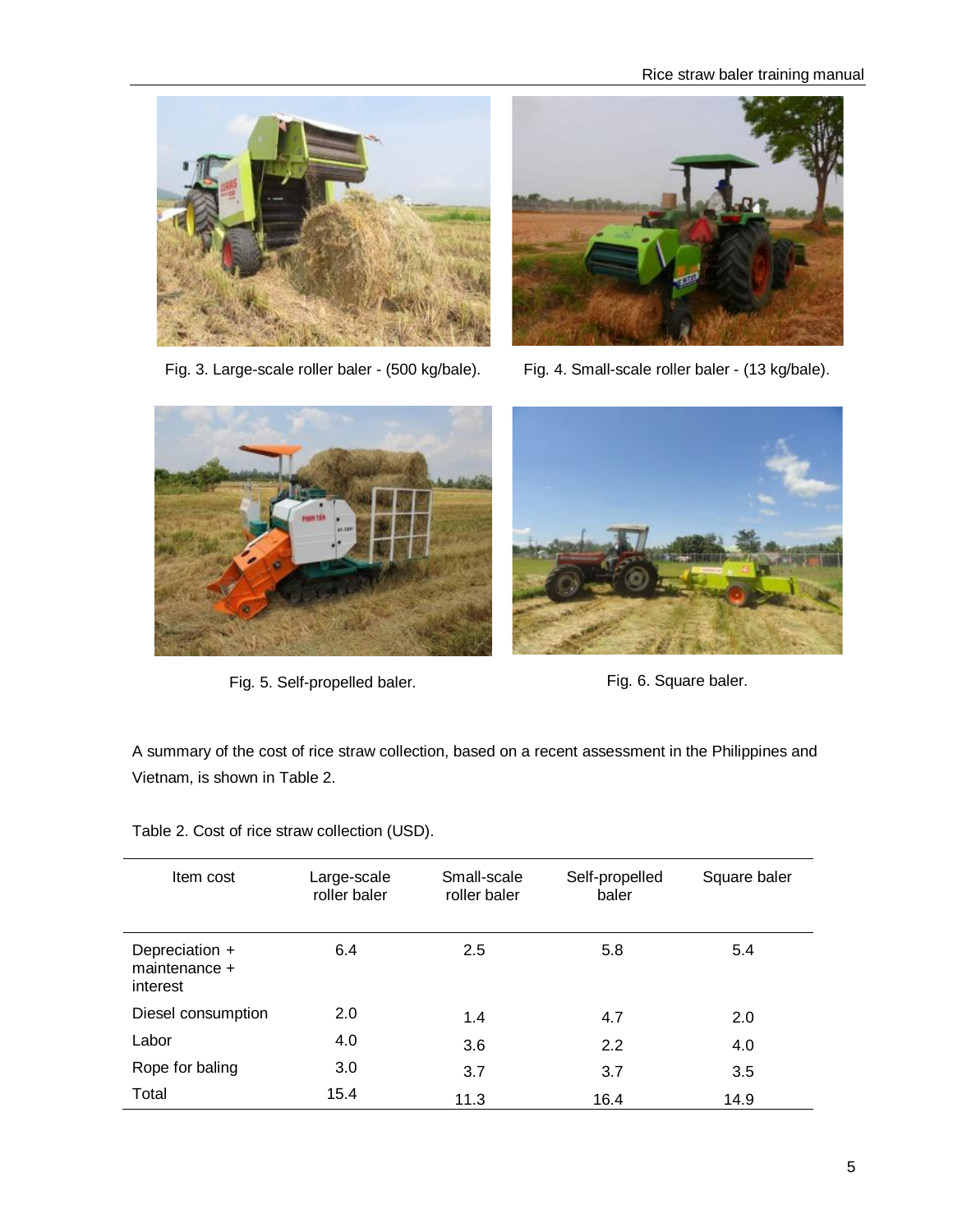# <span id="page-6-0"></span>**3. Operating manual for roller balers**

#### <span id="page-6-1"></span>**3.1. Structure of the baler**

The following are the specifications of the Star roller baler MRB 0855T (Figure 7):



Fig. 7. Roller baler MRB-0855T.

- Dimensions of the baler (length  $\times$  width  $\times$ height): 115 x 130 x 130 cm
- Machine weight: 330 kg
- Dimensions of the tires: 16 × 6.50×8×4PR
- Width of the reel for gathering straw: 80 cm
- Capacity: 80–120 bales/h
- Weight of the straw bale: 12–14 kg/bale
- Dimensions of the straw bale (diameter  $\times$  length): 50  $\times$  70 cm
- Tractor (for pulling the baler): 25–50 hp, PTO 540–600 RPM
- Moving speed (when operating): 3–5 km/h



Fig. 8. Pick-up for collecting rice straw in the field.

Pick-up is the part of the machine that collects loose straw scattered in the field.



Fig. 9. Rollers of the baling component.

These are free-wheeling steel rollers that help facilitate the rotation and compaction of baled straw inside the baling chamber.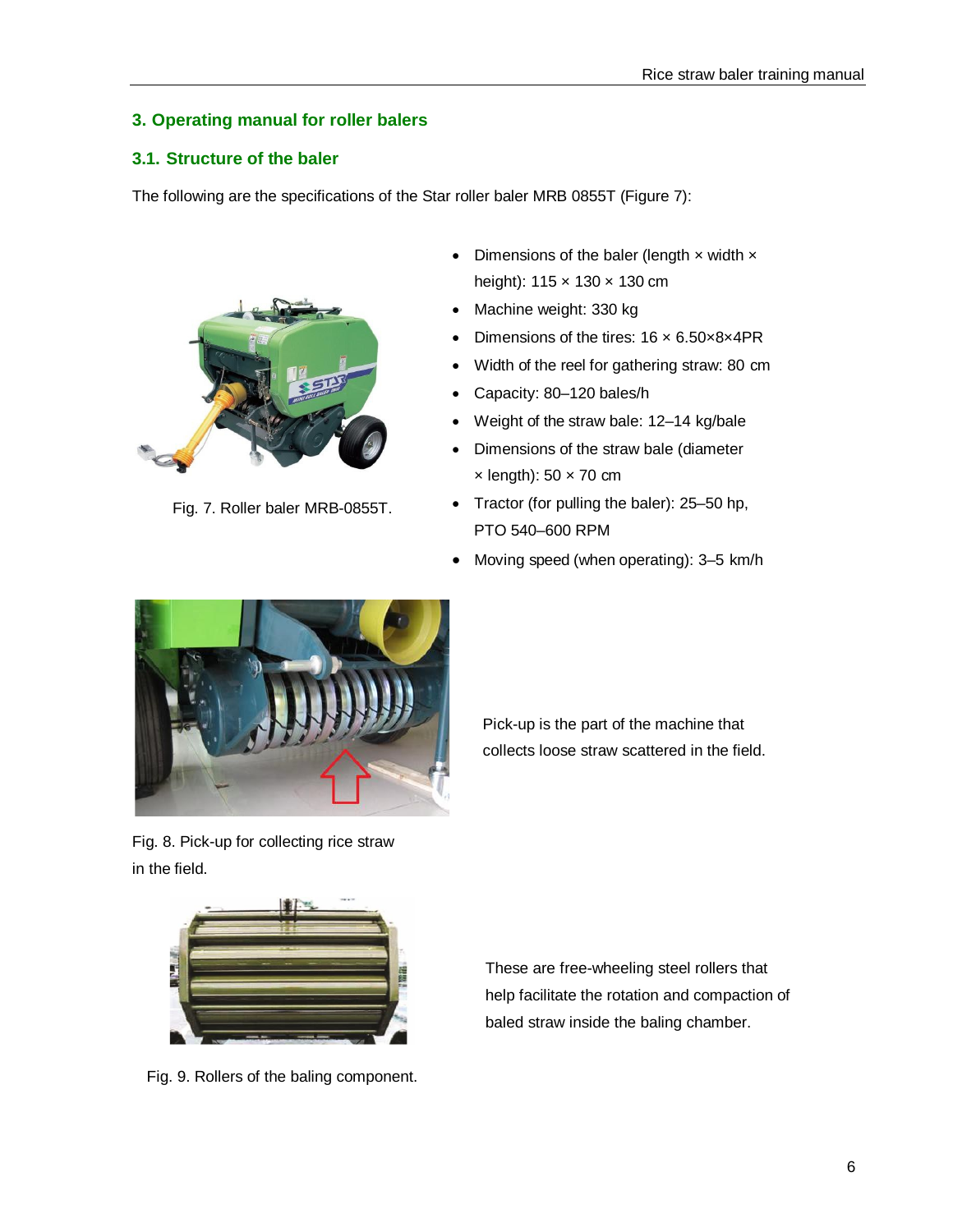

Fig. 10. Component for tightening baled straw (automatic).

This component guides the twine in tying the baled straw tightly.



The hydraulic piston (encircled in red) enables unloading of baled straw when baling is completed and tying is done.

Fig. 11. Hydraulic piston used to unload straw bales.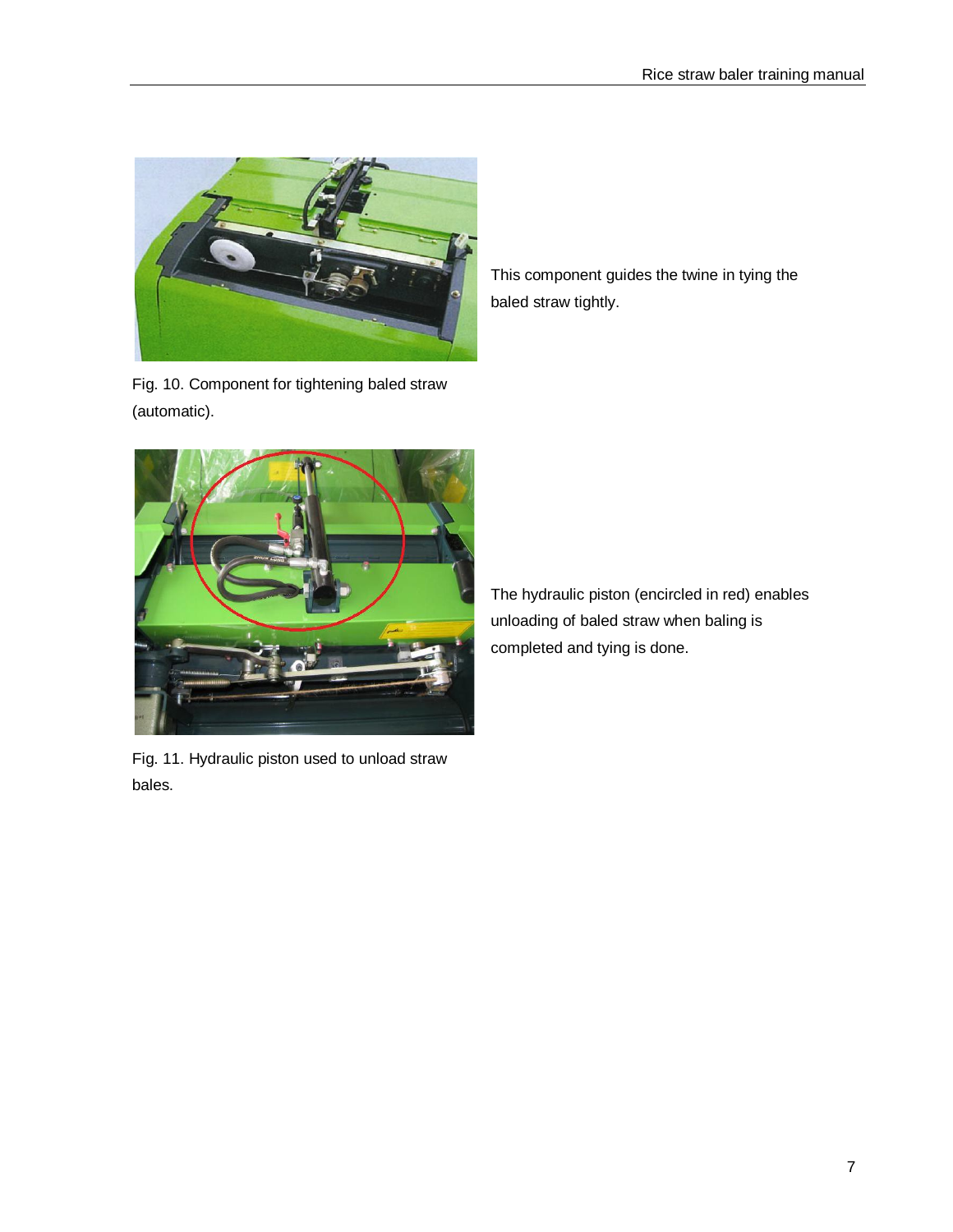### <span id="page-8-0"></span>**3.2. Baler assembly and operation**

#### *3.2.1. Connecting the tractor and its power take-off to thebaler*

The baler is connected to the tractor through a three-point linkage (Figure 12), and then its universal shaft is connected to the tractor's power take-off (PTO, Figure 13) to make the operating system shown in Figure 14.



Fig. 12. Three-point linkage for connecting the baler to the tractor.

The three-point linkage of the baler machine is used to connect the baler to the tractor's unadjustable left linkage, adjustable right linkage, and top linkage.



Fig. 13. The universal shaft connected to the tractor's PTO.

The universal shaft of the baler, which is located in front of the machine, is connected to the PTO of the tractor.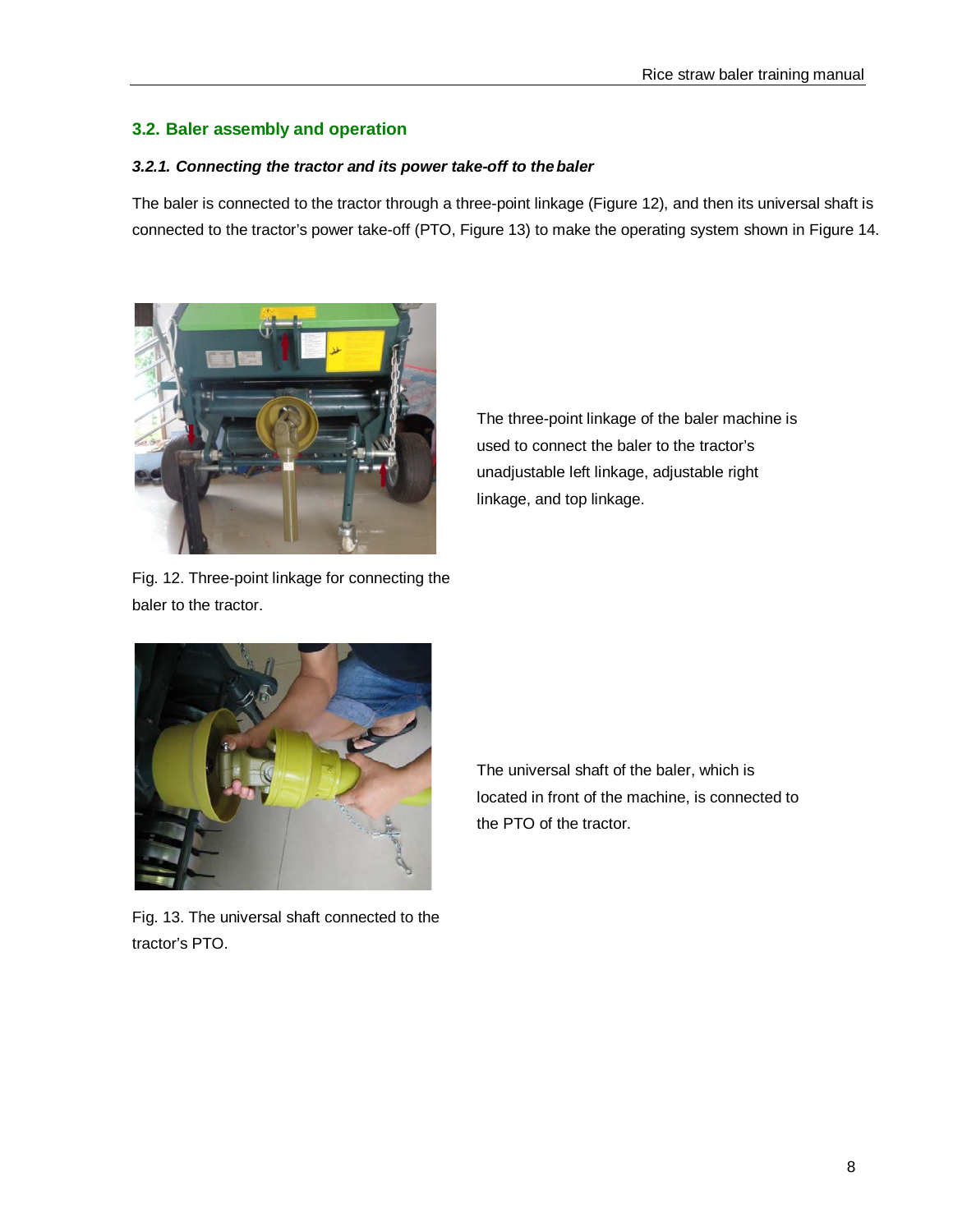

The baler is ready for operation in the field when the three-point linkage and PTO are connected.

Fig. 14. Baler-tractor linked system.

# *3.2.2. Threading (tightening the bale)*

The main components of threading for tightening straw bales are shown in Figures 15 and 16. The structure and steps for threading the twine are shown in Figure 17.



A sensing rod communicates to the tying mechanism when straw is already baled, and facilitates the tying of the straw bales automatically through the thread-roller guide.

Fig. 15. Thread roller and sensing rod of the baler.



Fig. 16. Threading on the roller.

The thread-roller guide adjusts the twine windings depending on the size of the baled straw.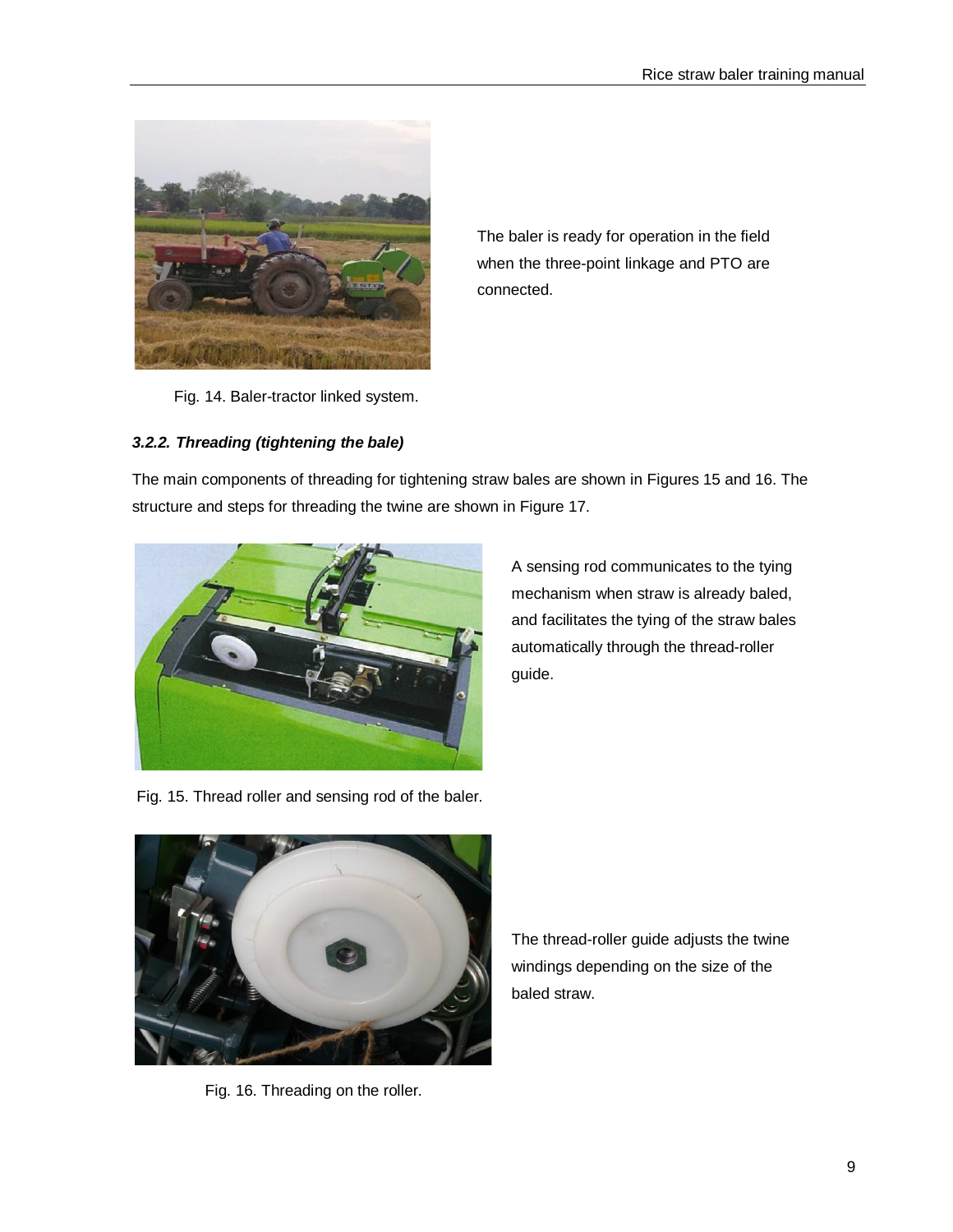

Fig. 17. Guide for threading the twine (for tightening straw bales).

*3.2.3. Adjusting the compaction of straw bales*



The compaction of straw bales can be controlled by adjusting the rod shown in Figure 18. To tighten, pull the lever and slide the rear notch to the protruding slot; to loosen, push the lever and slide the front notch to the protruding slot.

Fig. 18. Adjusting bale compaction.



Fig.19. Hydraulic lever of the tractor.

Besides the main steps mentioned for assembling and adjusting, the height of pick-up of the baler can be controlled by adjusting the hydraulic system of the tractor.

# This guide for setting the twine is placed on one side of the machine.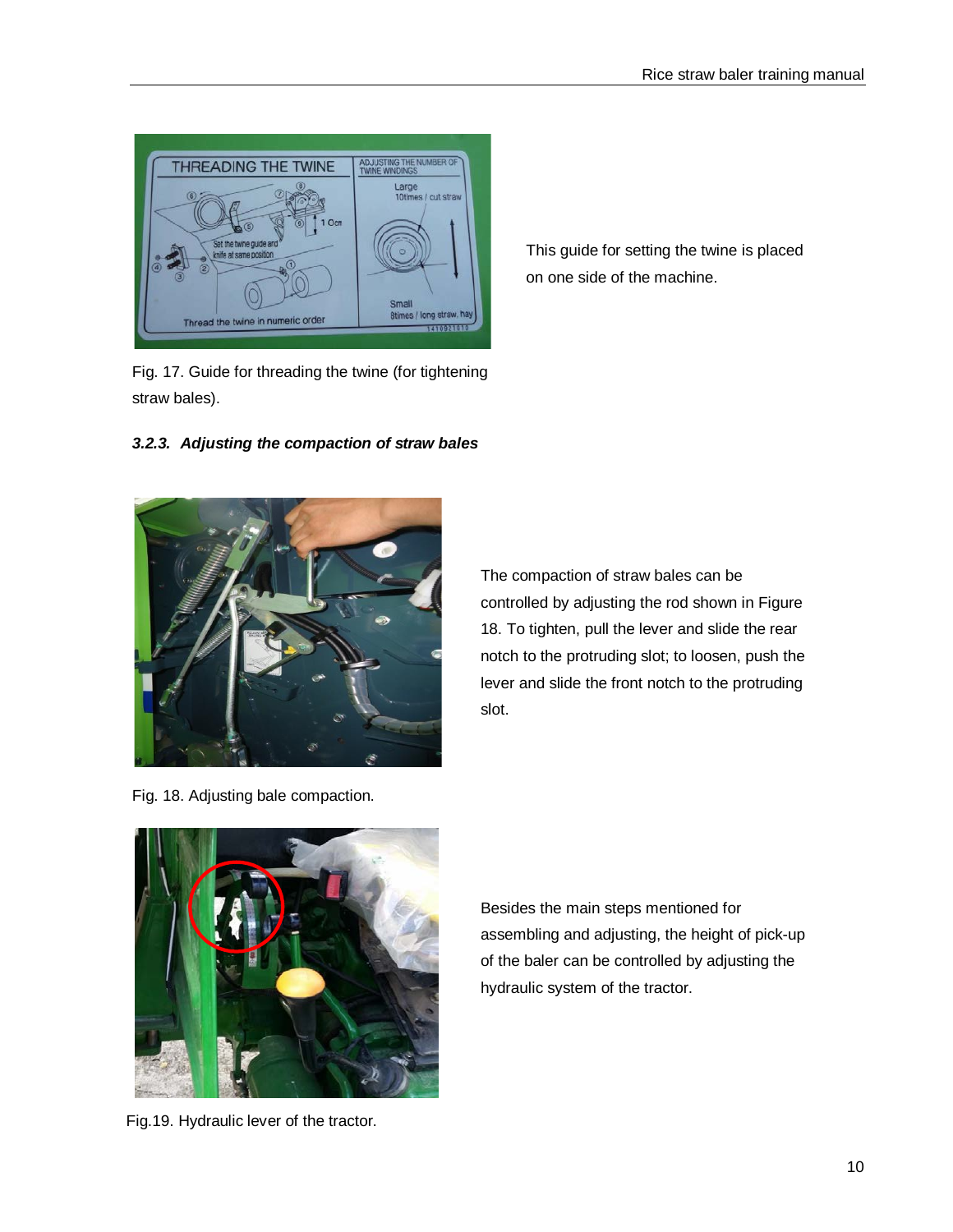# *3.2.4. Control box or terminal*

The control box allows the operator to operate the baler directly from the driver's seat. This can be used to either automatically or manually control the release of the straw bales. The control box contains the switches needed to start the operation and open the gate (cap) of the baler.



Fig. 20. Control box of a Star baler.

The basic functions are:

#### **Switch: Auto/Off/ Manual**

Function: Selects the mode of the controller **Auto**: Finalizing and releasing the bale is done automatically.

**Manual**: The operator needs to control finalizing and releasing the bale. **Off:** The baler is not operating.

#### **Button: Draw out**

Function: This button is activated when the machine starts running in the field.

#### **Button: Gate Open**

Function: Opens the cover/cap of the baler machine at the back.

# <span id="page-11-0"></span>**3.3. Maintenance**

All moving parts of the baler machine must be checked and maintained regularly every after use.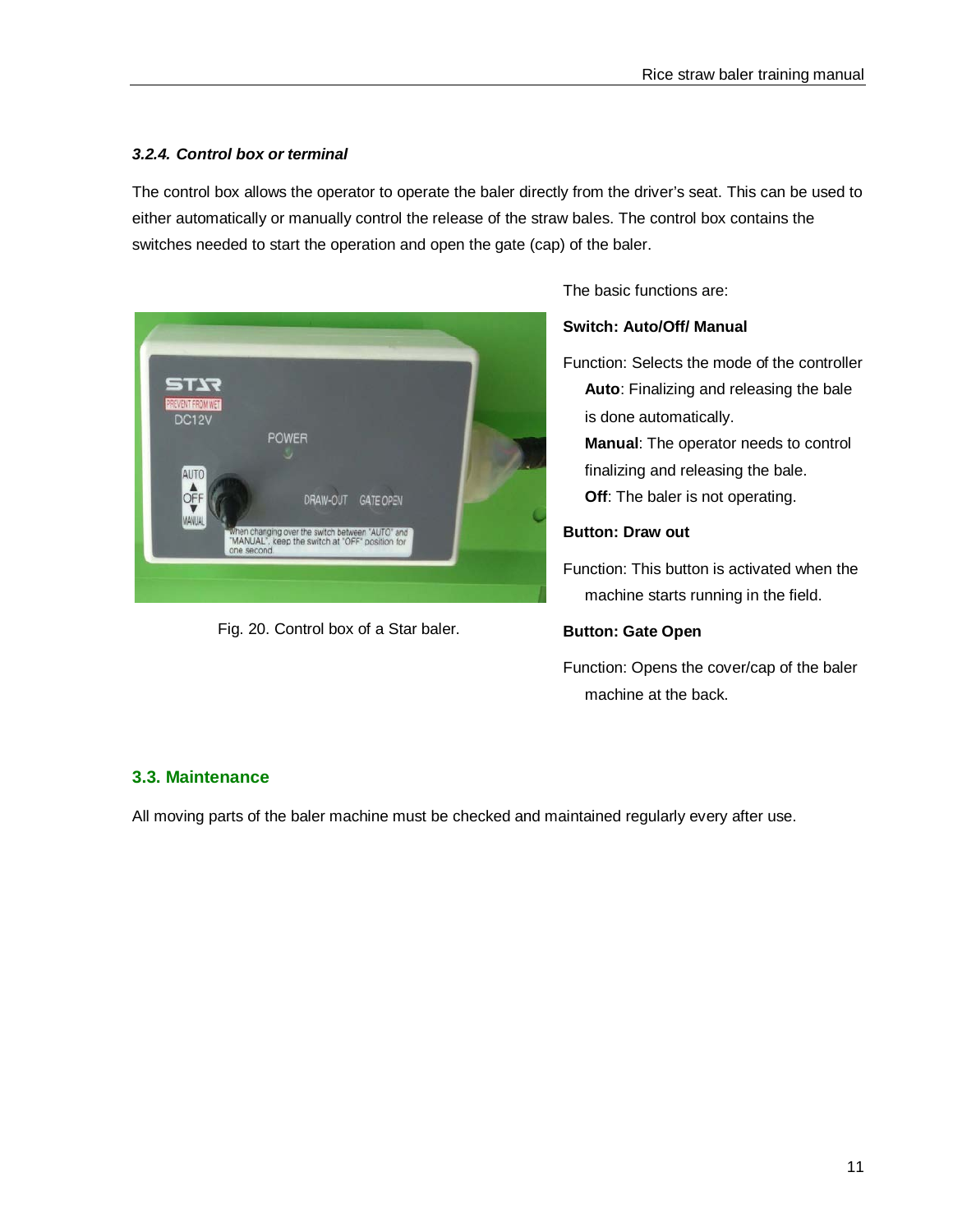

Fig. 21. Location for changing the lubricating oil.

Fig. 22. Transmission chains and sprockets of the baler.

Periodically change the lubricating oil following the manufacturer's manual. Do this at the location marked with a red arrow in Figure 21.

Regularly check and adjust the tension of the transmission chains properly. Tighten or loosen the nuts (red circles in Figure 22) to adjust the chain tension. Clean and lubricate this system after every working day.